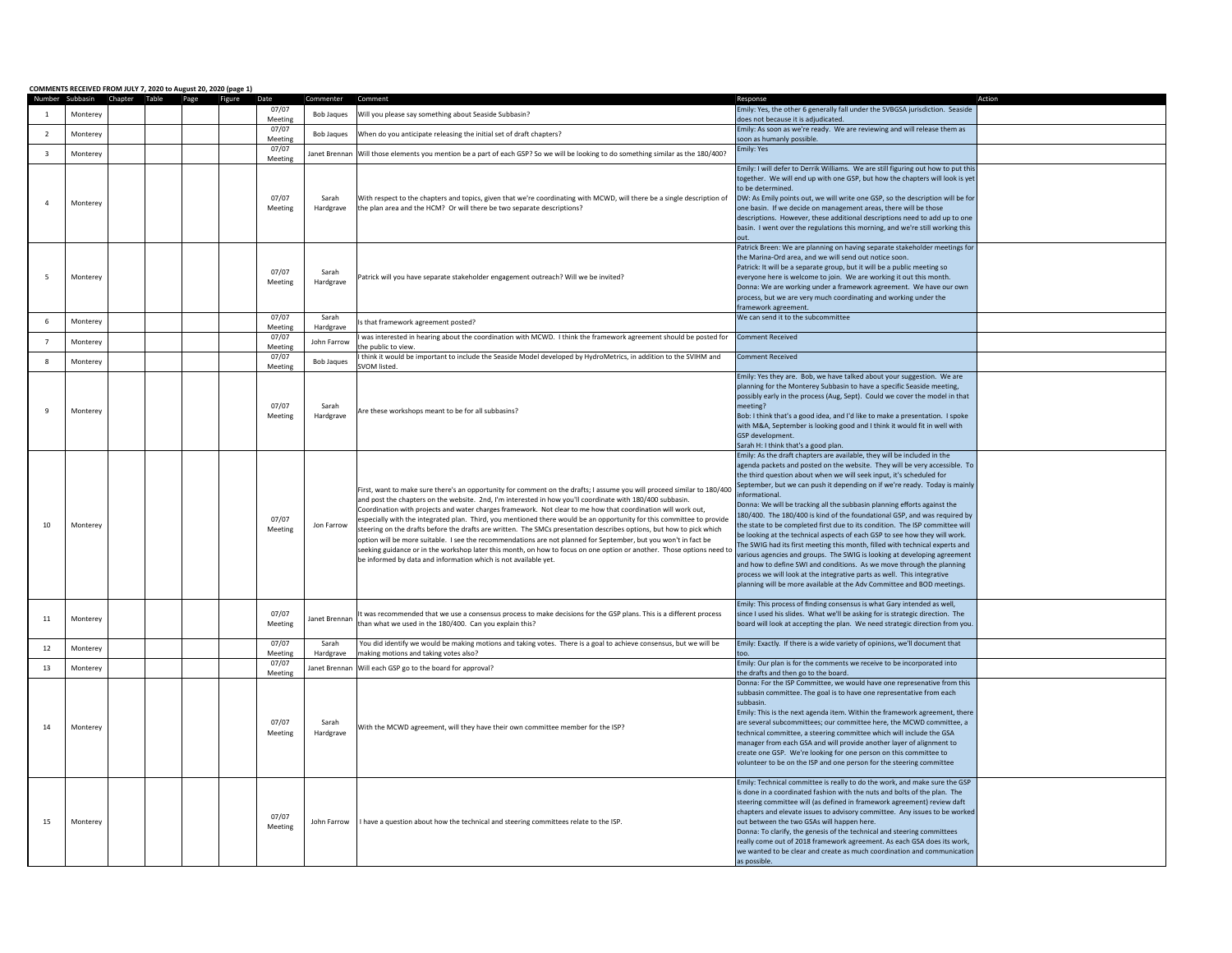|    |          | COMMENTS RECEIVED FROM JULY 7, 2020 to August 20, 2020 (page 2) |                  | Commenter     |                                                                                                                                                                                                                                                                                                                       |                                                                                 | Action |
|----|----------|-----------------------------------------------------------------|------------------|---------------|-----------------------------------------------------------------------------------------------------------------------------------------------------------------------------------------------------------------------------------------------------------------------------------------------------------------------|---------------------------------------------------------------------------------|--------|
|    |          | Number Subbasin Chapter Table Page Figure Date                  |                  |               |                                                                                                                                                                                                                                                                                                                       | Response                                                                        |        |
| 16 |          |                                                                 | 07/07            |               | As we think about techical committee, M&A and EKI are meeting to work through technical issues, and the plan is<br>Gary Peterson aligned on a technical level. The framework agreement is now 3 years and one GSP old; may be revised. We didn't know                                                                 |                                                                                 |        |
|    | Monterey |                                                                 | Meeting          |               |                                                                                                                                                                                                                                                                                                                       |                                                                                 |        |
|    |          |                                                                 |                  |               | what it all would look like when we started it. We can adjust as we go.                                                                                                                                                                                                                                               |                                                                                 |        |
|    |          |                                                                 |                  |               |                                                                                                                                                                                                                                                                                                                       | Donna: The BOD ultimately has approval over the plan. The technical             |        |
|    |          |                                                                 |                  |               |                                                                                                                                                                                                                                                                                                                       | committee works on technical information, will run through our committee.       |        |
|    |          |                                                                 | 07/07            |               | I don't understand the hierarchy. Do technical and steering committees provide input? What decisions will these                                                                                                                                                                                                       | The technical committee work will come through some of the workshops,           |        |
| 17 | Monterey |                                                                 | Meeting          | Janet Brennan | committees be making in relation to how our committee makes recommendations.                                                                                                                                                                                                                                          | and we will discuss these items with you also. Steering committee is related    |        |
|    |          |                                                                 |                  |               |                                                                                                                                                                                                                                                                                                                       | to utilizing BOD member and general managers from each GSA and will keep        |        |
|    |          |                                                                 |                  |               |                                                                                                                                                                                                                                                                                                                       | BOD updated, utilized in slightly different way. ISP Planning committee,        |        |
|    |          |                                                                 |                  |               |                                                                                                                                                                                                                                                                                                                       | fairly clear.                                                                   |        |
|    |          |                                                                 | 07/07            |               | Good overview of recent history. Going back a little bit, seems the Monterey Subbasin used to be a part of the 180/400                                                                                                                                                                                                | Gary: This is a DWR question. The subbasin determinations were set by           |        |
| 18 | Monterey |                                                                 | Meeting          | Janet Brennan | subbasin where there is a 3,500 AFY SWI. Why is this subbasin not a part of the 180/400? Why is this subbasin not                                                                                                                                                                                                     | DWR.                                                                            |        |
|    |          |                                                                 |                  |               | critically over drafted?                                                                                                                                                                                                                                                                                              |                                                                                 |        |
| 19 | Monterey |                                                                 | 07/07            |               | Janet Brennan As part of our subbasin planning, will we address the Deep Aquifer which is a part of this subbasin?                                                                                                                                                                                                    | Gary: I would say SWIG will look at that, and it includes City of Marina and    |        |
|    |          |                                                                 | Meeting          |               |                                                                                                                                                                                                                                                                                                                       | MCWD representatives and Bob Jaques, seaside watermaster                        |        |
| 20 | Monterey |                                                                 | 07/07            |               | Janet Brennan Does the Monterey subbasin include all of the Corral de Tierra subbasin?                                                                                                                                                                                                                                | Leslie Girard: Yes, DWR made corrections to include all of Corral de Tierra.    |        |
|    |          |                                                                 | Meeting          |               |                                                                                                                                                                                                                                                                                                                       |                                                                                 |        |
|    |          |                                                                 |                  |               |                                                                                                                                                                                                                                                                                                                       | DW: The criteria, depends on which you're talking about, will be set            |        |
|    |          |                                                                 | 07/07            |               | It seems like there are two distinct subbasin with very different water issues. How are we going to come up with single                                                                                                                                                                                               | differently for different areas. However, they must tell a single integrated    |        |
| 21 | Monterey |                                                                 | Meeting          | Janet Brennan | criteria for the subbasin? Are we going to come up with separate criteria for separate areas?                                                                                                                                                                                                                         | story. The can be separate, but have to be coordinated. Storage is an           |        |
|    |          |                                                                 |                  |               |                                                                                                                                                                                                                                                                                                                       | example of a single basin criteria. One area cannot prevent another area        |        |
|    |          |                                                                 |                  |               |                                                                                                                                                                                                                                                                                                                       | from reaching sustainability.                                                   |        |
|    |          |                                                                 | 07/07            |               |                                                                                                                                                                                                                                                                                                                       | DW: Not necessarily. It comes down to negotiation between the areas.            |        |
| 22 | Monterey |                                                                 | Meeting          |               | Janet Brennan That suggests that the area with the greatest problem will be the one that sets the standard.                                                                                                                                                                                                           | What is significant and unreasonable in each area. What is a future             |        |
|    |          |                                                                 |                  |               |                                                                                                                                                                                                                                                                                                                       | condition we can reasonably achieve.                                            |        |
| 23 | Monterev |                                                                 | 07/07            |               | Margaret Anne Very impressed with the job you've all been doing.                                                                                                                                                                                                                                                      |                                                                                 |        |
|    |          |                                                                 | Meeting          |               |                                                                                                                                                                                                                                                                                                                       |                                                                                 |        |
|    |          |                                                                 |                  |               |                                                                                                                                                                                                                                                                                                                       | Gary: [map] the green areas are the expanded annexed areas. On left,            |        |
|    |          |                                                                 | 07/07<br>Meeting | John Farrow   | Not clear if there will be a single GSP to cover both areas. Will it be drafted by this committee or MCWD or the BOD? Do boundaries. That means a GSA cannot impose fees on areas outside of<br>all GSAs need to approve the GSP? Are the jurisdictional areas where they have annexed? Or where there services areas | corral de tierra area. The Ord area in the middle.                              |        |
|    |          |                                                                 |                  |               |                                                                                                                                                                                                                                                                                                                       | Leslie Girard: Under SGMA the jurisdictional boundaries of MCWD are its         |        |
|    |          |                                                                 |                  |               |                                                                                                                                                                                                                                                                                                                       |                                                                                 |        |
|    |          |                                                                 |                  |               |                                                                                                                                                                                                                                                                                                                       | those boundaries. They are service provider for much of the area outside of     |        |
| 24 | Monterey |                                                                 |                  |               | are? Seems to have been given large area. I'm wondering if MCWD representative sought the boundary changes and not their jurisdictional boundary. They cannot impose a fee outside of their                                                                                                                           |                                                                                 |        |
|    |          |                                                                 |                  |               | DWR, could the MCWD representative give more background? Seems like it has created a complex problem with                                                                                                                                                                                                             | jurisdictional boundary. DWR allowed for management outside their               |        |
|    |          |                                                                 |                  |               | coordination and the SWIG.                                                                                                                                                                                                                                                                                            | jurisdictional boundary (MCWD) and SVBGSA will manage the corral area.          |        |
|    |          |                                                                 |                  |               |                                                                                                                                                                                                                                                                                                                       | Patrick Breen: Have nothing to add. We will work together as Leslie Girard      |        |
|    |          |                                                                 |                  |               |                                                                                                                                                                                                                                                                                                                       | described.                                                                      |        |
|    |          |                                                                 |                  |               |                                                                                                                                                                                                                                                                                                                       |                                                                                 |        |
|    |          |                                                                 | 07/07            | Sarah         | Special request for special meeting to have discussion about the edges of the Monterey subbasin. Especially with                                                                                                                                                                                                      | DW: Happy to add that in.                                                       |        |
| 25 | Monterey |                                                                 |                  |               | respect to Laguna Seca area and impact to Seaside, and how SMC apply to adjacent subbasins and coordination actions                                                                                                                                                                                                   |                                                                                 |        |
|    |          |                                                                 | Meeting          | Hardgrave     | with neighboring subbasins, like 180/400 subbasin.                                                                                                                                                                                                                                                                    |                                                                                 |        |
|    |          |                                                                 | 7/17/2020        |               |                                                                                                                                                                                                                                                                                                                       | DW: Yes. Possibly seeing subsidence due to faults in the area. InSAR data is    |        |
| 26 | Monterey |                                                                 | Special          | Sarah         |                                                                                                                                                                                                                                                                                                                       | satellite data, if you till field and move land surface, will show up on InSAR. |        |
|    |          |                                                                 | Meeting          | Hardgrave     | Is subsidence data reflecting only groundwater impacts, or other sources of change?                                                                                                                                                                                                                                   | We will add caveats to text, and explain must be due to lowering                |        |
|    |          |                                                                 |                  |               |                                                                                                                                                                                                                                                                                                                       | groundwater levels.                                                             |        |
|    |          |                                                                 |                  |               |                                                                                                                                                                                                                                                                                                                       | DW: Great point, SGMA requires us to not cause adverse effects to our           |        |
|    |          |                                                                 |                  |               |                                                                                                                                                                                                                                                                                                                       | neighbors. If we say, can allow 8in drop and they say 0in drop, they can say    |        |
|    |          |                                                                 | 7/17/2020        |               |                                                                                                                                                                                                                                                                                                                       | 'you are preventing us from reaching sustainability.' This is my opinion, if    |        |
| 27 | Monterey |                                                                 | Special          |               | Janet Brennan It seems like it would be helpful to have the same subsidence [SMC] as the 180/400.                                                                                                                                                                                                                     | subsidence is not a problem for you, choose 'subsidence is 0 subsidence.        |        |
|    |          |                                                                 | Meeting          |               |                                                                                                                                                                                                                                                                                                                       | There's a right answer and a wrong answer. Yes the 180/400 is zero              |        |
|    |          |                                                                 |                  |               |                                                                                                                                                                                                                                                                                                                       | subsidence.                                                                     |        |
|    |          |                                                                 |                  |               |                                                                                                                                                                                                                                                                                                                       | DW: I suppose the question is really, how accurate are the simulations?         |        |
|    |          |                                                                 | 7/17/2020        |               |                                                                                                                                                                                                                                                                                                                       | They will probably have used that USGS gage for part of the simulation.         |        |
| 28 | Monterey |                                                                 | Special          |               | Janet Brennan Lacking data, do we have the possibility of simulation?                                                                                                                                                                                                                                                 | Make assumptions that the data is 'good enough'. There will be uncertainty      |        |
|    |          |                                                                 |                  |               |                                                                                                                                                                                                                                                                                                                       | and we can talk about that uncertainty. We can incorporate the uncertainty      |        |
|    |          |                                                                 | Meeting          |               |                                                                                                                                                                                                                                                                                                                       | by including conservative approaches to depletion, or shallow GW levels.        |        |
|    |          |                                                                 |                  |               |                                                                                                                                                                                                                                                                                                                       |                                                                                 |        |
|    |          |                                                                 | 7/17/2020        |               |                                                                                                                                                                                                                                                                                                                       | DW: SGMA discusses the rate of depletion, not the flow in a stream or level     |        |
| 29 | Monterey |                                                                 | Special          |               | Janet Brennan Doesn't GDE and ISW require monitoring?                                                                                                                                                                                                                                                                 | in a lake. We're measuring our impact on SW bodies through GW                   |        |
|    |          |                                                                 | Meeting          |               |                                                                                                                                                                                                                                                                                                                       | management.                                                                     |        |
|    |          |                                                                 |                  |               |                                                                                                                                                                                                                                                                                                                       | DW: I'll go over more what we did in the 180/400, and talk about some           |        |
|    |          |                                                                 |                  |               |                                                                                                                                                                                                                                                                                                                       | recommended approaches. What we're looking at, historically, has our            |        |
|    |          |                                                                 |                  |               |                                                                                                                                                                                                                                                                                                                       | pumping cause an undesirable effect on the SW? The easiest one to               |        |
| 30 |          |                                                                 | 7/17/2020        |               |                                                                                                                                                                                                                                                                                                                       | understand is, is there a flow requirement for fish in the river? Has the       |        |
|    | Monterey |                                                                 | Special          |               | Janet Brennan   I don't understand how you can do that without being able to measure your impact.                                                                                                                                                                                                                     | current rate of pumping caused you to fail to meet that flow requirement?       |        |
|    |          |                                                                 | Meeting          |               |                                                                                                                                                                                                                                                                                                                       | This is about meeting legal obligations with current rates on depletion. This   |        |
|    |          |                                                                 |                  |               |                                                                                                                                                                                                                                                                                                                       | is not the same as knowing what the flow is at any given time.                  |        |
|    |          |                                                                 |                  |               |                                                                                                                                                                                                                                                                                                                       |                                                                                 |        |
|    |          |                                                                 | 7/17/2020        |               | Regarding the model, how it is designed, especially with respect to the relationship between SW and GW. I think a lot of DW: Yes it does. The model has a series of stream inputs. Since it is a GW                                                                                                                   |                                                                                 |        |
| 31 | Monterey |                                                                 | Special          | Sarah         | these are intermittent streams which flow during the rainy season. Does the model account for that kind of input from                                                                                                                                                                                                 | model, the stream inputs are a little rougher than if this was a stream         |        |
|    |          |                                                                 | Meeting          | Hardgrave     | streamflows?                                                                                                                                                                                                                                                                                                          | model                                                                           |        |
|    |          |                                                                 | 7/17/2020        |               |                                                                                                                                                                                                                                                                                                                       | DW: Not in the GW model, but there is a watershed model that is able to         |        |
| 32 | Monterey |                                                                 | Special          | Sarah         | Does it estimate the quantities for different size storm events?                                                                                                                                                                                                                                                      | estimate runoff. There is a tool that can feed into this and estimate runoff    |        |
|    |          |                                                                 | Meeting          | Hardgrave     |                                                                                                                                                                                                                                                                                                                       | from storms.                                                                    |        |
|    |          |                                                                 |                  |               |                                                                                                                                                                                                                                                                                                                       |                                                                                 |        |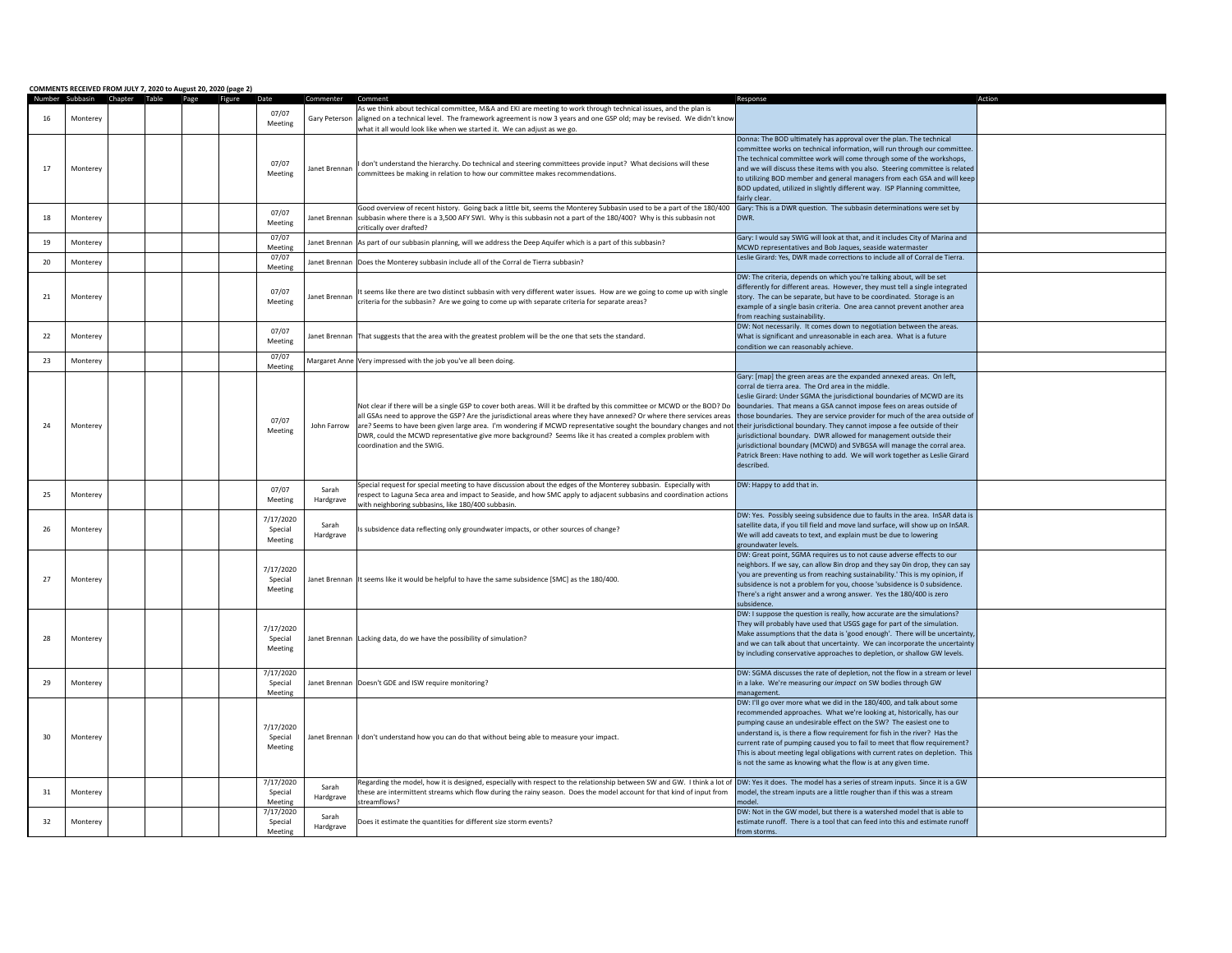|    | COMMENTS RECEIVED FROM JULY 7, 2020 to August 20, 2020 (page 3)<br>Number Subbasin | Chapter Table |      |        |                                 |                           |                                                                                                                                                                                                                                                                                                                                                                                                                            | Response                                                                                                                                                                                                                                                                                                                                                                                                                                                                                                                                                                                                                                                                                                                                                                                                                                                                                          |  |
|----|------------------------------------------------------------------------------------|---------------|------|--------|---------------------------------|---------------------------|----------------------------------------------------------------------------------------------------------------------------------------------------------------------------------------------------------------------------------------------------------------------------------------------------------------------------------------------------------------------------------------------------------------------------|---------------------------------------------------------------------------------------------------------------------------------------------------------------------------------------------------------------------------------------------------------------------------------------------------------------------------------------------------------------------------------------------------------------------------------------------------------------------------------------------------------------------------------------------------------------------------------------------------------------------------------------------------------------------------------------------------------------------------------------------------------------------------------------------------------------------------------------------------------------------------------------------------|--|
| 33 | Monterey                                                                           |               | Page | Figure | 7/17/2020<br>Special<br>Meeting | Sarah<br>Hardgrave        | Can you explain how much water is expected to be in a stream?                                                                                                                                                                                                                                                                                                                                                              | DW: For the calibrated period, a period of time where we have data, those<br>data will be in the model. We can say, ok it's doing a reasonable job of<br>estimating the amount of water in the stream. So when they simulate<br>future scenarios, they will be able to say if it's a reasonable estimate.<br>The question is, how important is El Toro creek with connection to GW. This<br>is something we'll be looking for feedback on. Is this really driving<br>sustainability or not. We could say, current conditions are unreasonable or<br>not? El Toro creek may be a good one to look at due to less stratification to<br>aquifers.                                                                                                                                                                                                                                                    |  |
| 34 | Monterev                                                                           |               |      |        | 7/17/2020<br>Special<br>Meeting | Margaret Ann<br>Copernall | Are going to consider the impact on Sea Water Rise?                                                                                                                                                                                                                                                                                                                                                                        | DW: I will get into it in 3 metrics. Sea Level Rise is an interesting question,<br>and I'll come back to that with sea water intrusion.                                                                                                                                                                                                                                                                                                                                                                                                                                                                                                                                                                                                                                                                                                                                                           |  |
| 35 | Monterev                                                                           |               |      |        | 7/17/2020<br>Special<br>Meeting | Harold<br>Wolgamott       | How are we going to write a caveat? This is depletion of GW level. If there is no GW level, we can't control precipitation, these metrics is we are managing a 50yr plan, long-term averages, towards<br>how to we write a caveat to explain that?                                                                                                                                                                         | DW: I don't know if we do write caveats for GW levels? One of the<br>questions that come up is about when there is a drought? The point of<br>an objective. We try to account for droughts. DWR understands there will<br>be droughts, and people will fall off their plans. We can write a drought<br>caveat.                                                                                                                                                                                                                                                                                                                                                                                                                                                                                                                                                                                    |  |
| 36 | Monterey                                                                           |               |      |        | 7/17/2020<br>Special<br>Meeting | <b>Bab Jaques</b>         | You mention if there's a lack of data on GW levels in the Corral area, ideally, even before you establish the SMC, you<br>would want to obtain more data. I don't know if there's time during GSP development to do that, or if you will be using<br>Seaside Model data. What would be the most effective way to handle that?                                                                                              | DW: You're getting to an important distinction. If we say GW levels in 2015<br>are significant and unreasonable. We can look at what wells we have, set<br>our SMCs there, then say, we don't have enough wells. During<br>implementation, we can look for more wells. Before we have all data, we<br>will set what we consider significant and unreasonable. We can find new<br>monitoring wells in the future.                                                                                                                                                                                                                                                                                                                                                                                                                                                                                  |  |
| 37 | Monterey                                                                           |               |      |        | 7/17/2020<br>Special<br>Meeting | <b>Bob Jaques</b>         | I understand the GSA received grant money to develop GSP. Can some of that money be used for looking for data?                                                                                                                                                                                                                                                                                                             | DW: Ms. Gardner would know more<br>Emily: You do have to have a good grasp on where your data gaps occur so<br>you can provide the missing information. You don't have to have submitted<br>the GSP, but far enough in the process to know where you don't have data                                                                                                                                                                                                                                                                                                                                                                                                                                                                                                                                                                                                                              |  |
| 38 | Monterev                                                                           |               |      |        | 7/17/2020<br>Special<br>Meeting |                           | assume, based on the relationship to domestic wells, 1ft above 2015 levels, accounts for these criteria. They are not<br>Janet Brennan mutually exclusive. The GDEs, the domestic well issue, we should be able to address these with one threshold. The<br>relationship of GW levels 1ft above the 2015 levels, whether or not that is consistent with Seawater Intrustion concerns.                                      | DW: two good questions. First, you're correct, these options are not<br>mutually exclusive, and you can set the SMCs that way. You can combine<br>the ideas of GDE and groundwater levels. Second, for Seawater Intrustion,<br>there are a couple ways to look at this. Each of the SGMA 6 sustainability<br>indicators, we have to avoid undesirable results simultaneously. No matter<br>what we say, we have to stop SWI. If we don't use GW elevations to stop<br>SWI, that's ok, find another way. You can define everything separately.<br>Some people have tried to address everything all together, stitched together<br>with a GW elevation map. It kind of assumes you already know your<br>projects and actions ahead of time. You have SGMA 6 undesirable results to<br>avoid simultaneously. You can be well above your GW elevation mininimun<br>thresholds for SWI, and meet both. |  |
| 39 | Monterev                                                                           |               |      |        | 7/17/2020<br>Special<br>Meeting | Janet Brennan             | Because our approach to Seawater Intrusion is more to stop the Seawater Intrustion and not related to Groundwater<br>levels, are they compatible?                                                                                                                                                                                                                                                                          | DW: Say there are two ways to approach this: raise all GW levels and push it<br>back, or drill wells and draw the water down. We may not want to predicate<br>it all together. Things can change in the future. It is a complicated topic.                                                                                                                                                                                                                                                                                                                                                                                                                                                                                                                                                                                                                                                        |  |
| 40 | Monterey                                                                           |               |      |        | 7/17/2020<br>Special<br>Meeting | Sarah<br>Hardgrave        | Do we have data in the Corral subarea in terms of the number of wells and kinds of wells they are? I understand<br>domestic wells serving 1-2 households are not regulated, considered de minimis under the law. I understand these wells cannot force domestic well owners to report to pumping to the GSA or to<br>are the primary types of wells in the Corral area. Can the de minimis users be considered cumulative? | DW: You are correct, we have some data from the Corral area. I will point<br>out we are missing some data from this area. It is a data gap we have to fill,<br>and it will cause us a problem to implement a threshold. You're right, any<br>well that serves a household, no crop, less than 2AFY, de minimis. We<br>DWR. I believe we can include them in the management structure, both<br>individually and collectively, but I don't know how just yet.<br>Marina P: We can ask Les Girard to help clarify.                                                                                                                                                                                                                                                                                                                                                                                   |  |
| 41 | Monterey                                                                           |               |      |        | 7/17/2020<br>Special<br>Meeting | Sarah<br>Hardgrave        | Without understanding the number of wells, their depths, and how much they're pumping, it seems hard to manage. I<br>am aware for the CALAM managed systems, Ambler and Toro, they have a water quality question with regard to arsenic.                                                                                                                                                                                   | DW: Yes good to know that it should be one of the drivers of our<br>groundwater elevations.                                                                                                                                                                                                                                                                                                                                                                                                                                                                                                                                                                                                                                                                                                                                                                                                       |  |
| 42 | Monterey                                                                           |               |      |        | 7/17/2020<br>Special<br>Meeting | Janet Brennan             | I assume this does not address the deep aquifer?                                                                                                                                                                                                                                                                                                                                                                           | DW: It will include the deep aquifer. It doesn't show up in the whole basin.<br>If we set the total pumping, it will include the Deep aquifer.                                                                                                                                                                                                                                                                                                                                                                                                                                                                                                                                                                                                                                                                                                                                                    |  |
| 43 | Monterey                                                                           |               |      |        | 7/17/2020<br>Special<br>Meeting | Janet Brennan             | How did we address it in the 180/400?                                                                                                                                                                                                                                                                                                                                                                                      | DW: We do not set this aquifer by aquifer, we address it as a whole basin.<br>So, this will include the deep aquifer.                                                                                                                                                                                                                                                                                                                                                                                                                                                                                                                                                                                                                                                                                                                                                                             |  |
| 44 | Monterey                                                                           |               |      |        | 7/17/2020<br>Special<br>Meeting | Sarah<br>Hardgrave        | Because the SWI is occuring in the MCWD management area, what roll does this committee play in working with MCWD<br>in setting this SMC? Will we have the opprtunity to weigh in? Will that be done solely by MCWD then negotiated?                                                                                                                                                                                        | DW: There is a good working relationship right now between the GSAs. The<br>decision-making details have not been worked out. We will continue<br>working coooperatively.                                                                                                                                                                                                                                                                                                                                                                                                                                                                                                                                                                                                                                                                                                                         |  |
| 45 | Monterev                                                                           |               |      |        | 7/17/2020<br>Special<br>Meeting | Beverly Bean              | I was under the impression that MCWD has already written a GSP and when can we see it?                                                                                                                                                                                                                                                                                                                                     | DW: We are writing a single GSP with eki.                                                                                                                                                                                                                                                                                                                                                                                                                                                                                                                                                                                                                                                                                                                                                                                                                                                         |  |
| 46 | Monterev                                                                           |               |      |        | 7/17/2020<br>Special<br>Meeting | Beverly Bean              | Does their GSP cover the 400 acres?                                                                                                                                                                                                                                                                                                                                                                                        | Gary: The City of Marina has written their GSP. We have read it and<br>commented.                                                                                                                                                                                                                                                                                                                                                                                                                                                                                                                                                                                                                                                                                                                                                                                                                 |  |
| 47 | Monterey                                                                           |               |      |        | 7/17/2020<br>Special<br>Meeting | Beverly Bean              | Will we be looking at that plan as this committee moves forward? I suggest we look at it to incorporate all available<br>input.                                                                                                                                                                                                                                                                                            | Gary: Derrik is well aware of the plan                                                                                                                                                                                                                                                                                                                                                                                                                                                                                                                                                                                                                                                                                                                                                                                                                                                            |  |